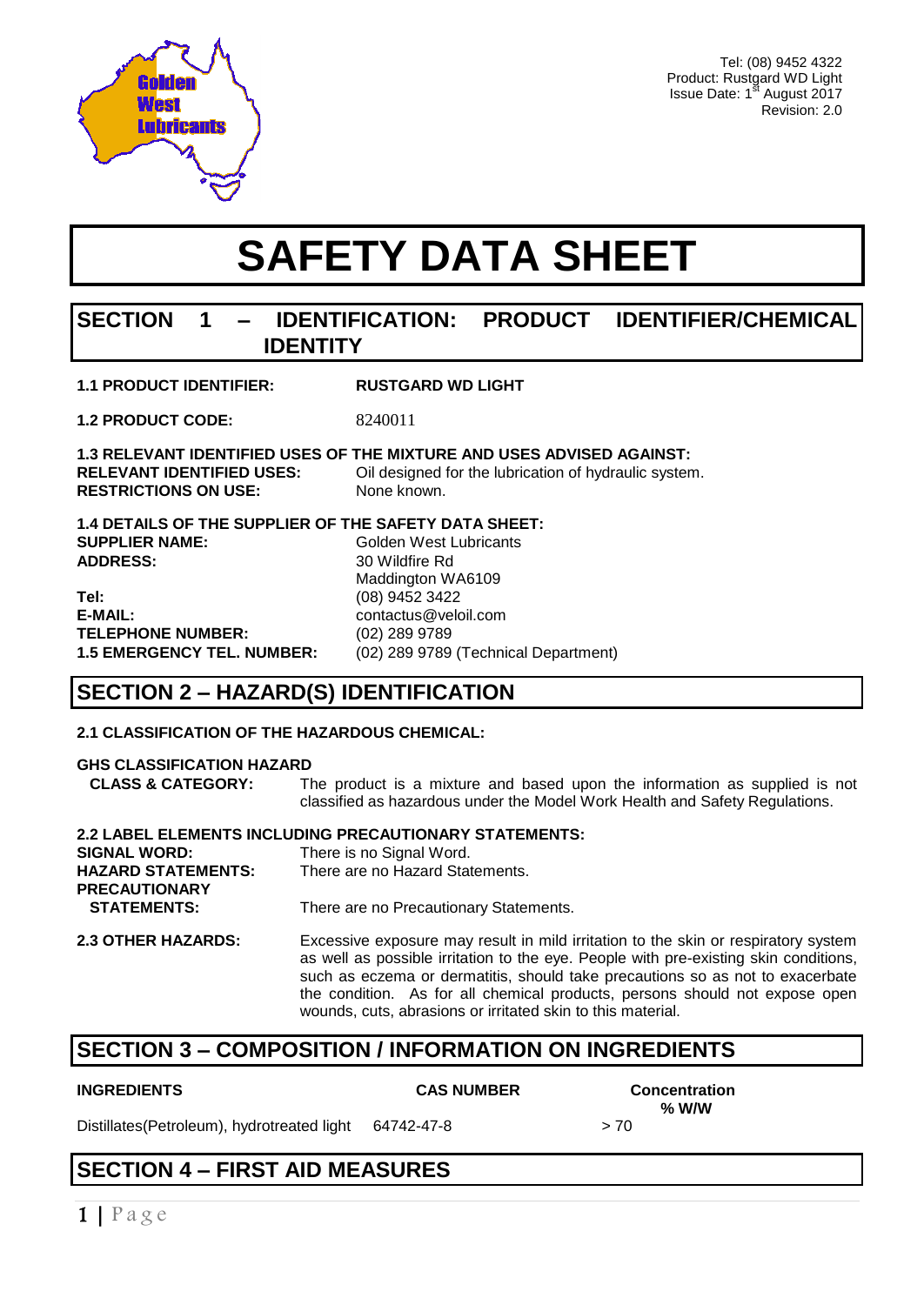#### **4.1 DESCRIPTION OF NECESSARY FIRST AID MEASURES:**

| <b>INGESTION:</b> | Rinse mouth out with water. Due to the blend of ingredients present, the         |  |  |  |  |  |
|-------------------|----------------------------------------------------------------------------------|--|--|--|--|--|
|                   | manufacturer recommends that if swallowed, do NOT induce vomiting. If irritation |  |  |  |  |  |
|                   | develops or persists or vomiting has occurred after ingestion, seek medical      |  |  |  |  |  |
|                   | assistance.                                                                      |  |  |  |  |  |

- **EYE**: **If in eyes, hold evelids apart and flush the eye immediately with large amounts of** running water. Continue flushing for at least 15 minutes or until advised to stop by a doctor. Check for contact lenses. If there are contact lenses, these should be removed under supervision. After flushing, if irritation develops or persists, seek medical assistance.
- **SKIN CONTACT:** If skin or hair contact has occurred remove any contaminated clothing and footwear, wash skin or hair thoroughly with soap and water. If irritation develops or persists, consult a Doctor.
- **INHALATION:** If affected, remove the patient from further exposure into fresh air, if safe to do so. If providing assistance, avoid exposure to yourself - only enter contaminated environments with adequate respiratory equipment. Once removed, lay patient down in a well-ventilated area and reassure them whilst waiting for medical assistance. If not breathing, provide artificial respiration and seek immediate medical assistance. If unconscious, place in a recovery position and seek immediate medical assistance.
- **PROTECTION FOR FIRST AIDERS:** No person shall place themselves in a situation that is potentially hazardous to themselves. As the product is hydrocarbon based, if the person has ingested the product, do not use direct mouth-to-mouth resuscitation techniques. Always ensure that you are wearing gloves when dealing with first aid procedures involving chemicals and/or blood.
- **FIRST AID FACILITIES:** Eye wash fountain and safety showers are recommended in the area where the product is used.

**4.2 MOST IMPORTANT SYMPTOMS & EFFECTS, BOTH ACUTE & DELAYED, CAUSED BY EXPOSURE:** ACUTE: Ingestion or inhalation of vapours may lead to irritation of the mouth and respiratory tract. Eye contact may lead to localised burning, redness and tearing. Skin contact may lead to redness or itching.

**CHRONIC:** Skin contact may aggravate/exacerbate existing skin conditions, such as dermatitis.

#### **4.3 INDICATION OF ANY IMMEDIATE MEDICAL ATTENTION AND SPECIAL TREATMENT NECESSARY:**<br>**ADVICE TO DOCTOR:** Treat symptomatically. As the product is hydrocarbon based, if vomiting Treat symptomatically. As the product is hydrocarbon based, if vomiting has occurred after ingestion, the patient should be monitored for adverse effects.

### **SECTION 5 – FIRE FIGHTING MEASURES**

#### **5.1 EXTINGUISHING MEDIA:**

**SUITABLE MEDIA:** Use extinguishing media appropriate for surrounding fire. Use carbon dioxide, foam, dry chemical or water fog/spray. Spray down fumes resulting from fire.

**UNSUITABLE MEDIA:** Avoid using full water jet directed at residual material that may be burning. Water may cause splattering on hot oil. Product will float on water.

#### **5.2 SPECIAL HAZARDS ARISING FROM THE SUBSTANCE OR MIXTURE:**

**COMBUSTION HAZARDS:** Combustion may produce oxides of carbon, sulphur and molybdenum as well as smoke and irritating vapours.

### **SECTION 5 – FIRE FIGHTING MEASURES Continued**

#### **5.3 ADVICE FOR FIREFIGHTERS:**

**FIRE:** This product is not flammable under conditions of use. Is a hydrocarbon-based liquid that will burn if preheated - Typical Flash Point  $250^{\circ}$ C. Keep storage tanks, pipelines, fire exposed surfaces, etc. cool with water spray.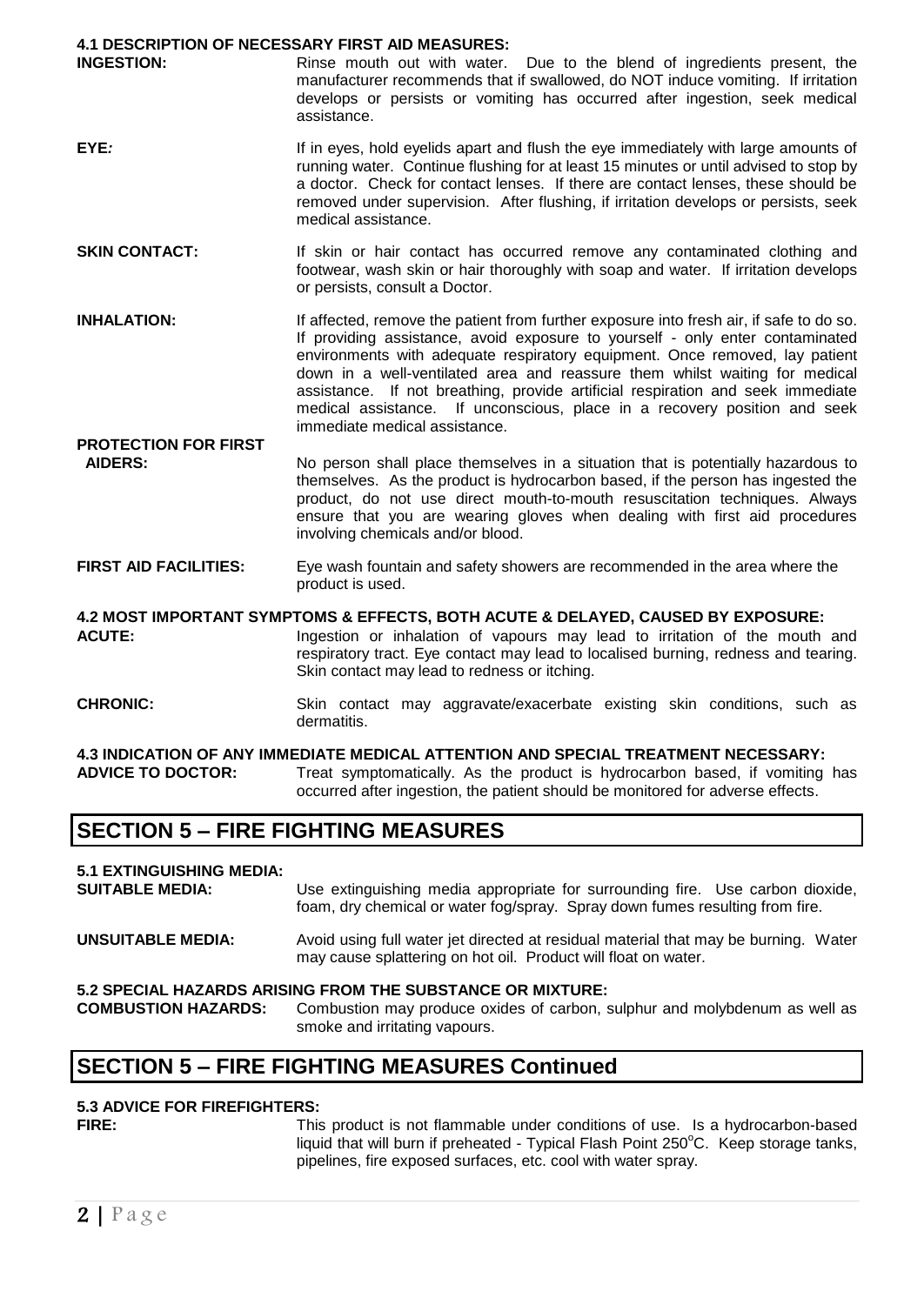**EXPLOSION:** No information to indicate that the product is an explosion hazard. Extinguish all sources of flame or spark. Closed containers may explode when exposed to extreme heat. **PROTECTIVE** 

**EQUIPMENT:** In the event of a fire, wear full protective clothing and self-contained breathing equipment with full-face piece operated in the pressure demand or other positive pressure mode.

### **SECTION 6 – ACCIDENTAL RELEASE MEASURES**

#### **6.1 PERSONAL PRECAUTIONS, PROTECTIVE EQUIPMENT AND EMERGENCY PROCEDURES:**

- **PERSONAL PROTECTION:** For small spills, wear Nitrile gloves, glasses/goggles, boots and full-length clothing. During routine operation a respirator is not required. However, if mists or vapours are generated, an approved organic vapour/particulate respirator is required. For large spills, or in confined spaces, a full chemically resistant bodysuit is recommended and the atmosphere must be evaluated for oxygen deficiency. If in doubt about oxygen deficiency wear self-contained breathing apparatus.
- **CONTROL MEASURES:** Ventilate area and extinguish and/or remove all sources of ignition. Stop the leak if safe to do so. Caution: The spilled product will be slippery. Avoid contact with the spilled material.
- **EMERGENCY PROCEDURES:**In the event of a spill or accidental release, notify the relevant authorities in accordance with all applicable regulations.

#### **6.2 ENVIRONMENTAL PRECAUTIONS:**

**SPILL ADVICE:** Do not allow product to enter drains, surface water, sewers or watercourses inform local authorities if this occurs.

#### **6.3 METHODS AND MATERIALS FOR CONTAINMENT AND CLEANING UP:**

**CONTAINMENT:** Contain the spill and absorb with a proprietary absorbent material, sand or earth. For large spills prepare a bund/barrier/dyke ahead of the spill to confine the spill and allow later recovery. If there is the possibility of spills to enter drains, surface water, sewers or watercourses ensure bunding, or that drains are covered, to minimise the potential for this to occur.

**CLEANING PROCEDURES:** Having contained the spill, as mentioned above, collect all material quickly and place used absorbent in suitable containers. Follow local regulations for the disposal of waste. For large spills that have been bunded, the material can be pumped into vessels and returned for reprocessing or destruction. Personnel must wear gloves, goggles or glasses, boots and full-length clothing during cleaning procedures. Wash contaminated area and objects with detergent and water after spill has been cleared. Rinse the cleaned area with water. Do not allow wash water or rinsings to enter drains, surface water, sewers or water courses.

### **SECTION 7 – HANDLING AND STORAGE, INCLUDING HOW THE CHEMICAL MAY BE SAFELY USED**

#### **7.1 PRECAUTIONS FOR SAFE HANDLING:**

**SAFE HANDLING:** Avoid contact with the product by using appropriate protective equipment such as gloves, glasses or goggles and full-length clothing. Prevent small spills and leakage to avoid slip hazards. Properly dispose of any contaminated rags or cleaning materials in order to prevent fire hazards. Eating, drinking, and smoking should be prohibited in the area where this material is handled, stored and processed. Workers should follow good personal hygiene practices, such as washing hands before eating, drinking and smoking. Remove contaminated clothing and protective equipment before entering eating areas. Keep containers tightly closed when not in use. Prevent product from entering waterways, drains or sewers.

#### **7.2 CONDITIONS FOR SAFE STORAGE, INCLUDING ANY INCOMPATABILITIES:**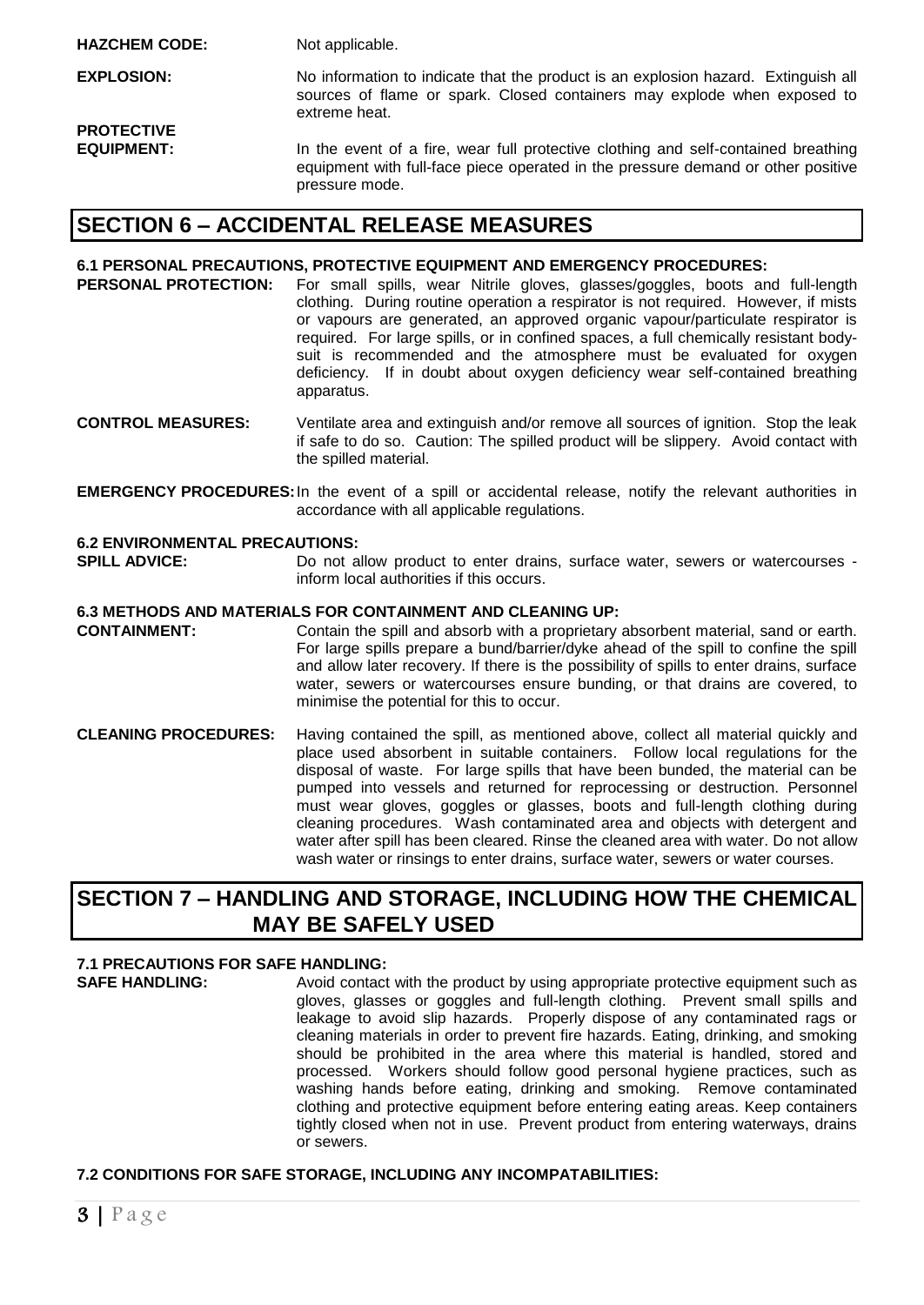| <b>SAFE STORAGE:</b> | This product is a hydrocarbon-based liquid that will burn if preheated. Store in a  |
|----------------------|-------------------------------------------------------------------------------------|
|                      | well ventilated area away from direct sunlight, ignition sources, oxidising agents, |
|                      | foodstuffs and clothing. Keep containers closed when not in use. Containers that    |
|                      | have been opened must be carefully resealed and kept upright to prevent             |
|                      | leakage.                                                                            |
| 11100011017101117170 |                                                                                     |

**INCOMPATIBILITIES:** Oxidizing substances including strong acids.

### **SECTION 8 – EXPOSURE CONTROLS & PERSONAL PROTECTION**

#### **8.1 EXPOSURE CONTROL MEASURES:**

**EXPOSURE LIMIT VALUES:** Exposure standards for the product have not been established. However, if the material is subjected to elevated temperatures, and oil mists or vapours are generated the following Exposure Standard should be observed: Hydrocarbon oil mist:  $TWA: 5 mg/m<sup>3</sup>$  $STEL: 10 mg/m<sup>3</sup> (ACGIH)$ **8.2 BIOLOGICAL** 

- **MONITORING:** No data available.
- **8.3 CONTROL BANDING:** No data available.

#### **8.4 ENGINEERING CONTROLS:**

**ENGINEERING CONTROLS:** Special ventilation is not normally required. However, in the operation of certain equipment or at elevated temperatures mists or vapour may be generated and local exhaust ventilation should be provided to maintain airborne concentration levels below the nominated exposure standard.

#### **8.5 INDIVIDUAL PROTECTION MEASURES:**

**EYE & FACE PROTECTION:** Wear safety glasses/goggles to avoid eye contact when handling. If there is a risk of splashing during use, a full face shield is recommended. Use eye protection in accordance with AS 1336 and AS 1337.

**SKIN (HAND) PROTECTION:** If there is the chance of contact with the material wear gloves to provide hand protection. Nitrile rubber gloves are recommended.

**SKIN (CLOTHING) PROTECTION:** During normal operating procedures, long sleeved clothing is recommended to avoid skin contact. Soiled clothing should be washed with detergent prior to reuse.

**RESPIRATORY PROTECTION:**During routine operation a respirator is not required. However, if mists or vapours are generated, an approved half face organic vapour/particulate respirator is required. Use respirators in accordance with AS 1715 and AS 1716.

**THERMAL PROTECTION:** Not applicable.

### **SECTION 9 – PHYSICAL AND CHEMICAL PROPERTIES**

#### **9.1 PHYSICAL AND CHEMICAL PROPERTIES:**

| <b>APPEARANCE:</b>                         | Amber.                                 |
|--------------------------------------------|----------------------------------------|
| <b>ODOUR:</b>                              | Characteristic lubricating oil odour.  |
| <b>ODOUR THRESHOLD:</b>                    | No data available.                     |
| pH:                                        | No data available.                     |
| <b>MELTING/FREEZING POINT:</b>             | No data available.                     |
| <b>INITIAL BOILING POINT:</b>              | No data available.                     |
| <b>BOILING RANGE (°C):</b>                 | No data available.                     |
| <b>FLASHPOINT (°C):</b>                    | Typically 84.0 °C (ASTM D93).          |
| <b>EVAPORATION RATE:</b>                   | No data available.                     |
| <b>FLAMMABILITY LIMITS (%):</b>            | No data available.                     |
| VAPOUR PRESSURE (mmHg): No data available. |                                        |
| <b>VAPOUR DENSITY:</b>                     | No data available.                     |
| DENSITY (g/mL $@$ 15°C):                   | Typically 0.83.                        |
| SOLUBILITY IN WATER(g/L):                  | Insoluble in water.                    |
| <b>PARTITION COEFFICIENT:</b>              | No data available for n-octanol/water. |
| AUTO-IGNITION TEMP (°C):                   | No data available.                     |
|                                            |                                        |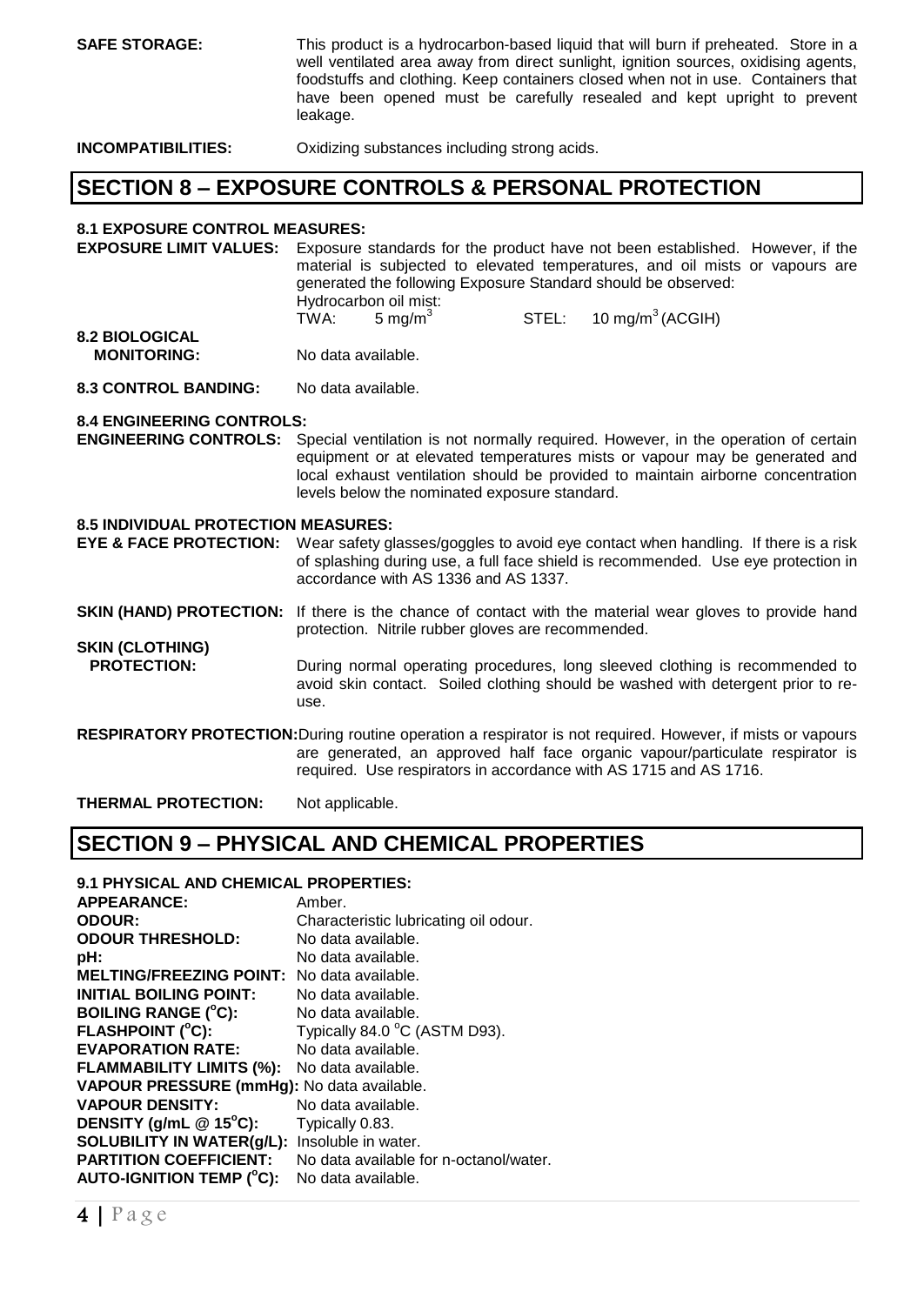### **SECTION 10 – STABILITY AND REACTIVITY**

| <b>10.1 REACTIVITY:</b>                                       | The product does not pose any further reactivity hazards other than those listed in<br>the following sub-sections.                                                                                 |  |  |  |
|---------------------------------------------------------------|----------------------------------------------------------------------------------------------------------------------------------------------------------------------------------------------------|--|--|--|
| <b>10.2 CHEMICAL STABILITY:</b><br><b>10.3 POSSIBILITY OF</b> | Stable under recommended storage and handling conditions (see section 7).                                                                                                                          |  |  |  |
| <b>HAZARDOUS REACTIONS:</b>                                   | Keep away from strong oxidising agents, such as strong acids, chlorates, nitrates<br>and peroxides. Hazardous polymerisation does not occur.                                                       |  |  |  |
|                                                               | 10.4 CONDITIONS TO AVOID: Observe the usual precautionary measures for handling chemicals. Do not heat<br>the container or leave the container open when not in use. Avoid sources of<br>ignition. |  |  |  |
| <b>10.5 INCOMPATIBLE</b>                                      |                                                                                                                                                                                                    |  |  |  |
| <b>MATERIALS:</b>                                             | Strong oxidising agents including concentrated acids.                                                                                                                                              |  |  |  |
| <b>10.6 HAZARDOUS DECOMPOSITION</b>                           |                                                                                                                                                                                                    |  |  |  |
| <b>PRODUCTS:</b>                                              | Hazardous decomposition products are not expected to form during normal<br>storage requirements. See Section 5.2 for Hazardous Combustion products.                                                |  |  |  |

### **SECTION 11 – TOXICOLOGICAL INFORMATION**

#### **11.1 INFORMATION ON TOXICOLOGICAL EFFECTS:**

The product is a mixture and test data is not available for the product as a whole.

**11.2 SWALLOWED:** This product is expected to have a low order of toxicity associated with it when ingested. It may cause slight irritation to the mouth, throat and digestive tract. Based upon assessment of similar products, the Acute Oral Toxicity is expected to be  $LD_{50}$  (rat) >5000 mg/kg when tested against OECD Guideline 420 or similar. During normal usage ingestion should not be a means of exposure.

### **SECTION 11 – TOXICOLOGICAL INFORMATION Continued**

| <b>11.3 SKIN CORROSION/</b>                            |                                                                                                                                                                                                                                                                                                                                                                                                                                                                                             |
|--------------------------------------------------------|---------------------------------------------------------------------------------------------------------------------------------------------------------------------------------------------------------------------------------------------------------------------------------------------------------------------------------------------------------------------------------------------------------------------------------------------------------------------------------------------|
| <b>IRRITATION:</b>                                     | This product is not expected to exhibit Dermal Corrosivity/Irritation according to<br>OECD Test 404, based on the available data and the known hazards of the<br>components. May be mildly irritating to the skin. Correct handling procedures<br>incorporating appropriate protective clothing and gloves should minimise the risk<br>of skin irritation. People with pre-existing skin conditions, such as dermatitis,<br>should take extreme care so as not to exacerbate the condition. |
| <b>11.4 SERIOUS EYE DAMAGE/</b>                        |                                                                                                                                                                                                                                                                                                                                                                                                                                                                                             |
| <b>IRRITATION:</b>                                     | This product is not expected to exhibit Eye Irritation or Serious Damage/<br>Corrosivity according to OECD Test 405, based on the available data and the<br>known hazards of the components according to the additive package<br>manufacturer. Excessive exposure may be irritating to the eyes. Symptoms may<br>include localised burning, redness and tearing. Correct handling procedures<br>incorporating appropriate eye protection should minimise the risk of eye irritation.        |
| <b>11.5 RESPIRATORY OR</b>                             |                                                                                                                                                                                                                                                                                                                                                                                                                                                                                             |
| <b>SKIN SENSITISATION:</b>                             | This product is not expected to be a skin sensitiser according to OECD Test 406,<br>based on the available data and the known hazards of the components. This<br>product is not expected to be a respiratory tract sensitiser, based on the available<br>data and the known hazards of the components.                                                                                                                                                                                      |
| <b>11.6 GERM CELL</b>                                  |                                                                                                                                                                                                                                                                                                                                                                                                                                                                                             |
| <b>MUTAGENICITY:</b>                                   | This product is not expected to be mutagenic according to tests such as OECD<br>Tests 471, 475, 476, 478 and 479, based on the available data and the known<br>hazards of the components.                                                                                                                                                                                                                                                                                                   |
| <b>11.7 CARCINOGENICITY:</b>                           | This product is not expected to be a carcinogen according to OECD Test 451,<br>based on the available data and the known hazards of the components. Long                                                                                                                                                                                                                                                                                                                                    |
| $\mathbf{E}$   $\mathbf{P}$ $\alpha$ $\alpha$ $\alpha$ |                                                                                                                                                                                                                                                                                                                                                                                                                                                                                             |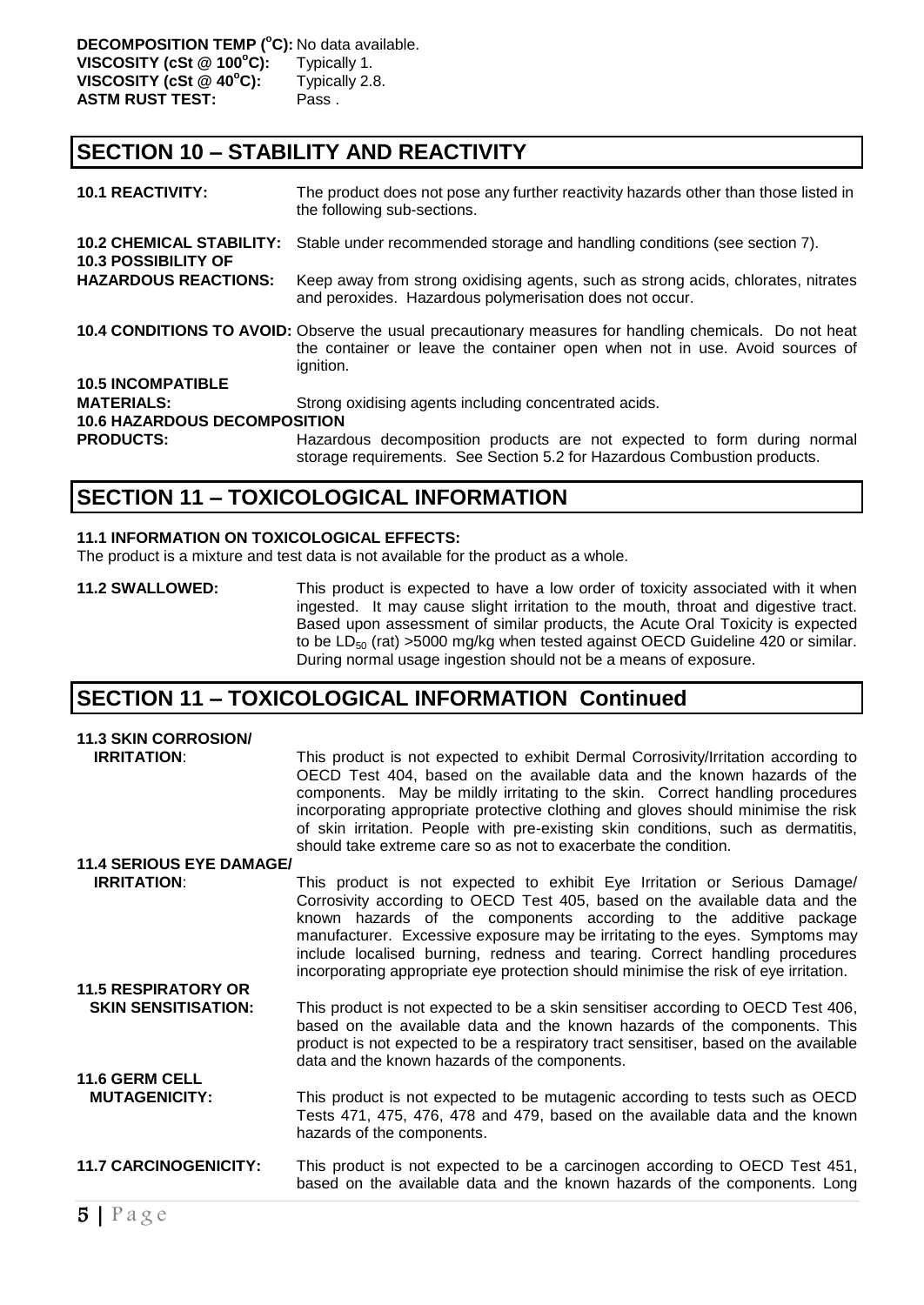|                                               | term animal experiments have shown that any health risks are associated with the<br>level of aromatic and polycyclic constituents in the product. These constituents<br>are removed during the manufacturing process to a level at which no health risks<br>are expected as a result of normal handling. Representative testing of the Base<br>Oils used to manufacture lubricants shows that they pass IP-346.                                                                                    |
|-----------------------------------------------|----------------------------------------------------------------------------------------------------------------------------------------------------------------------------------------------------------------------------------------------------------------------------------------------------------------------------------------------------------------------------------------------------------------------------------------------------------------------------------------------------|
| <b>11.8 REPRODUCTIVE</b>                      |                                                                                                                                                                                                                                                                                                                                                                                                                                                                                                    |
| <b>TOXICITY:</b>                              | This product is not expected to be a reproductive hazard according to tests such<br>as OECD Tests 414 and 421, based on the available data and the known hazards<br>of the components.                                                                                                                                                                                                                                                                                                             |
| 11.9 SPECIFIC TARGET ORGAN TOXICITY (STOT) -  |                                                                                                                                                                                                                                                                                                                                                                                                                                                                                                    |
|                                               |                                                                                                                                                                                                                                                                                                                                                                                                                                                                                                    |
| <b>SINGLE EXPOSURE:</b>                       | This product is not expected to cause organ damage from a single exposure,<br>based on the available data and the known hazards of the components. This<br>product is not expected to pose an irritation hazard at ambient temperature or<br>under normal handling conditions. Not classified as a respiratory irritant, however<br>inhalation of vapours or mist (generated at elevated temperatures or by<br>mechanical action) may cause irritation to the nose, throat and respiratory system. |
| 11.10 SPECIFIC TARGET ORGAN TOXICITY (STOT) - |                                                                                                                                                                                                                                                                                                                                                                                                                                                                                                    |
| <b>REPEATED EXPOSURE:</b>                     | This product is not expected to cause organ damage from prolonged or repeated<br>exposure according to tests such as OECD Tests 410 and 412, based on the<br>available data and the known hazards of the components.                                                                                                                                                                                                                                                                               |
|                                               | 11.11 ASPIRATION HAZARD: This product is not expected to be an aspiration hazard, based on the available<br>data and the known hazards of the components. However, as the product is<br>hydrocarbon based, if vomiting has occurred after ingestion, the patient should be<br>monitored for adverse effects.                                                                                                                                                                                       |

### **SECTION 11 – TOXICOLOGICAL INFORMATION Continued**

**11.12 OTHER INFORMATION:** Used oils may contain harmful impurities that can accumulate during usage. Due to the use of oils in different types of equipment the types of impurities that accumulate during its usage are unknown. Therefore, all used oils should be handled with caution and skin contact should be avoided by wearing suitable gloves, such as those made of nitrile rubber.

### **SECTION 12 – ECOLOGICAL INFORMATION**

**12.1 ECOTOXICITY:** There is no data available for the product as a whole. The product is expected to have low Acute Ecotoxicity based on the available data and the known hazards of the components and similar products. **12.2 PERSISTENCE &** 

- **DEGRADABILITY:** Based on the available data and the known hazards of the components and similar products the product is not expected to be readily biodegradable. Major constituents are expected to be inherently biodegradable, however the product contains components that may persist in the environment.
- **POTENTIAL:** No information is available.

**12.4 MOBILITY IN SOIL:** If the product enters soil, based upon similar products it is expected that it will adsorb onto soil particles and will not be mobile. **12.5 OTHER ADVERSE** 

**EFFECTS:** Based on the available data and the known hazards of the components and similar products the product is not expected to have ozone depletion potential, photochemical ozone creation potential or global warming potential. The product is a mixture of non-volatile components, which are not expected to be released to the air in any significant amounts. The product will float on water.

### **SECTION 13 – DISPOSAL CONSIDERATIONS**

# **13.1 DISPOSAL METHODS:**

**12.3 BIOACCUMULATIVE** 

The product should not be released to the environment, so any unused material should be recycled wherever possible or be disposed of as hazardous waste at an appropriate collection depot. If this is not possible, the product is suitable for burning in an enclosed burner where it can be used as a fuel source. The product is also suitable for incineration at very high temperatures to prevent formation of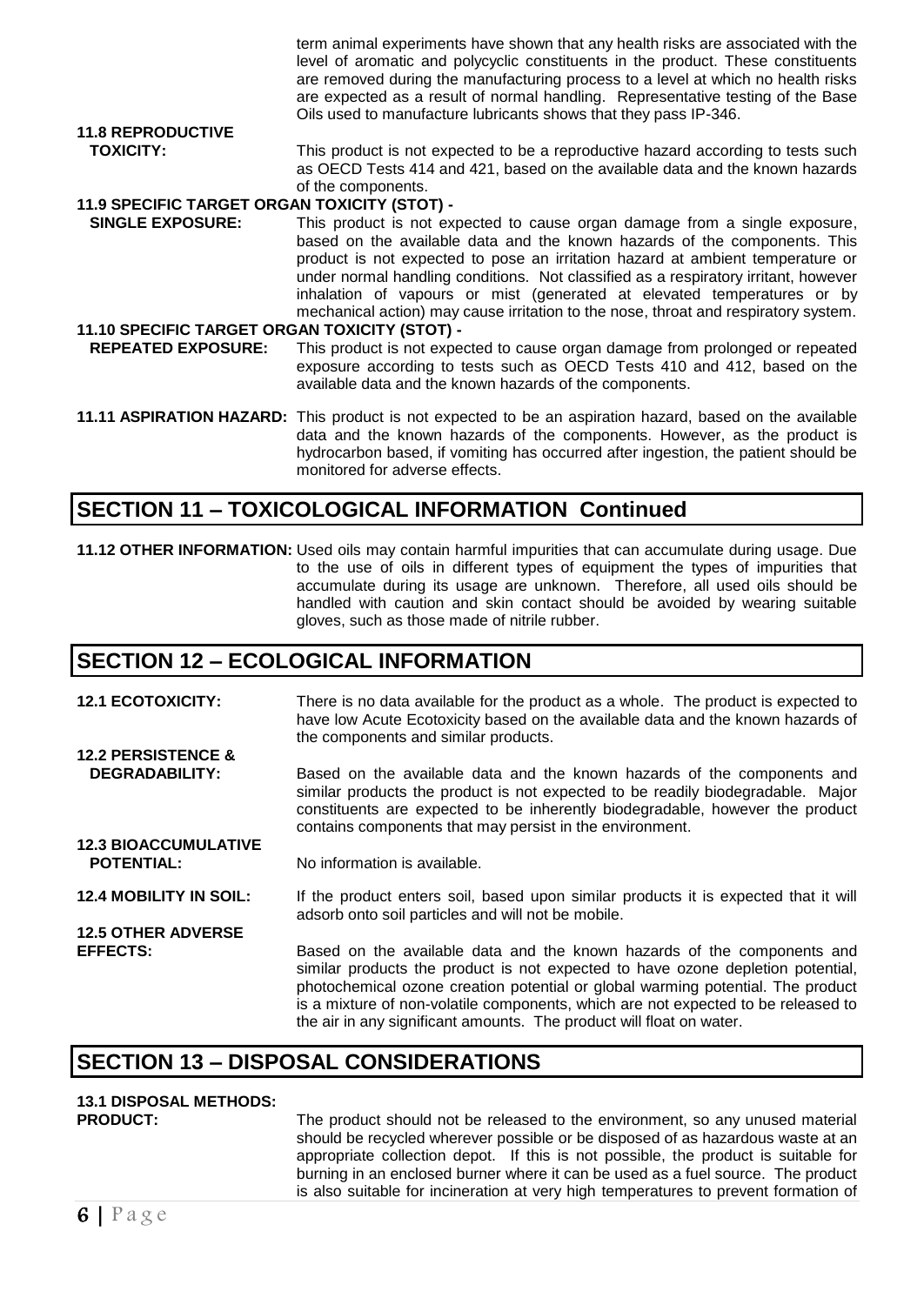undesirable combustion products. Spilled product that cannot be recovered should be absorbed and then shovelled into a suitable waste container, such as a plastic drum and then be treated as a solid waste. Follow Government regulations for disposal of such waste. Do not mix new or used lubricating oils with solvents, brake fluids or coolants when disposing. All unused, waste or spilled product must be taken for recycling or disposal by suitably licensed contractors in accordance with Government regulations.

**CONTAINERS:** Empty containers may contain residual oil. They should be completely drained and then stored until reconditioned or disposed of. Empty drums should be taken for recycling or disposal through suitably licensed contractors in accordance with Government regulations. Where the containers are of metal construction they should not be pressurised, cut by a grinder, welded, brazed, soldered, drilled or exposed to heat, flames or other sources of ignition. Closed metal containers when exposed to such conditions/treatment may explode causing serious injury or death.

### **SECTION 14 – TRANSPORT INFORMATION**

This product is not regulated for land, sea or air transportation. (HS Code: 2710.19.91)

| 14.1 LAND (ADG Code):<br><b>UN NUMBER:</b>   | Not applicable                   |
|----------------------------------------------|----------------------------------|
| UN PROPER SHIPPING                           |                                  |
| <b>NAME:</b>                                 | Not applicable                   |
| <b>TRANSPORT HAZARD</b><br><b>CLASS(ES):</b> |                                  |
| <b>PACKAGING GROUP:</b>                      | Not applicable<br>Not applicable |
| <b>ENVIRONMENTAL</b>                         |                                  |
| <b>HAZARDS:</b>                              | Not applicable                   |
| <b>SPECIAL PRECAUTIONS</b>                   |                                  |
| <b>FOR USER:</b>                             | Not applicable                   |
| <b>HAZCHEM CODE:</b>                         | Not applicable                   |
| 14.2 SEA (IMDG):                             |                                  |
| <b>UN NUMBER:</b>                            | Not applicable                   |
| <b>UN PROPER SHIPPING</b>                    |                                  |
| <b>NAME:</b>                                 | Not applicable                   |
| <b>TRANSPORT HAZARD</b><br><b>CLASS(ES):</b> | Not applicable                   |
| <b>PACKAGING GROUP:</b>                      | Not applicable                   |
| <b>ENVIRONMENTAL</b>                         |                                  |
| <b>HAZARDS:</b>                              | Not applicable                   |
| <b>SPECIAL PRECAUTIONS</b>                   |                                  |
| <b>FOR USER:</b>                             | Not applicable                   |
| 14.3 AIR (IATA):                             |                                  |
| <b>UN NUMBER:</b>                            | Not applicable                   |
| <b>UN PROPER SHIPPING</b>                    |                                  |
| <b>NAME:</b>                                 | Not applicable                   |
| <b>TRANSPORT HAZARD</b>                      |                                  |
| <b>CLASS(ES):</b><br><b>PACKAGING GROUP:</b> | Not applicable<br>Not applicable |
| <b>ENVIRONMENTAL</b>                         |                                  |
| <b>HAZARDS:</b>                              | Not applicable                   |
| <b>SPECIAL PRECAUTIONS</b>                   |                                  |
| <b>FOR USER:</b>                             | Not applicable                   |

### **SECTION 15 – REGULATORY INFORMATION**

#### **15.1 SAFETY, HEALTH AND ENVIRONMENTAL REGULATIONS:**

#### **APPLICABLE REGULATIONS:**